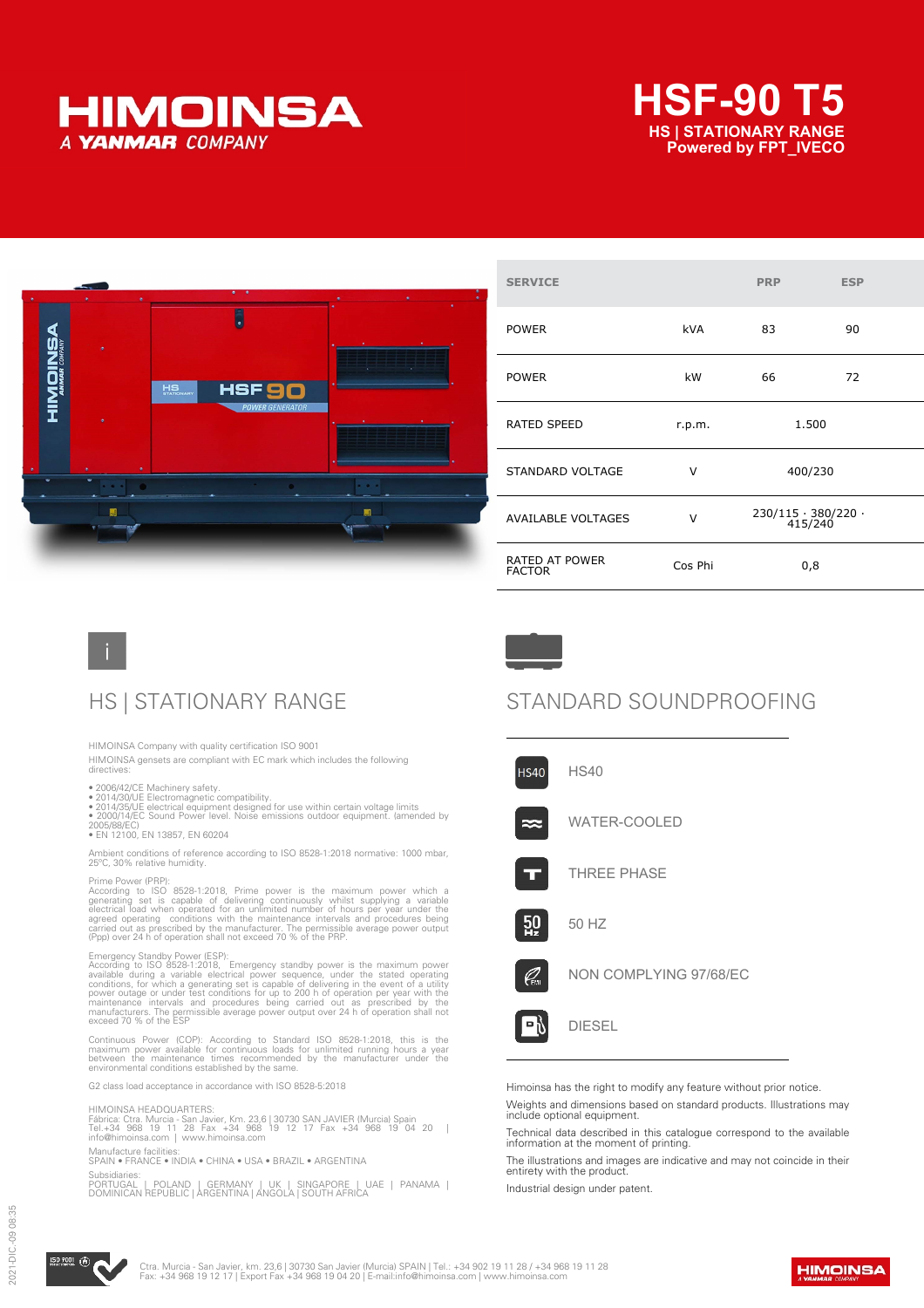



# Engine Specifications | 1.500 r.p.m.

| Rated Output (PRP)                     | kW | 72,5                           |
|----------------------------------------|----|--------------------------------|
| Rated Output (ESP)                     | kW | 79,9                           |
| Manufacturer                           |    | FPT IVECO                      |
| Model                                  |    | NEF45SM3                       |
| Engine Type                            |    | 4-stroke diesel                |
| Injection Type                         |    | Direct                         |
| <b>Aspiration Type</b>                 |    | Turbocharged                   |
| Number of cylinders and<br>arrangement |    | $4-1$                          |
| Bore and Stroke                        | mm | $104 \times 132$               |
| Displacement                           |    | 4.5                            |
| Cooling System                         |    | Liquid (water +<br>50% glycol) |
| Lube Oil Specifications                |    | ACEA E3 - E5                   |
| <b>Compression Ratio</b>               |    | 17,5:1                         |
|                                        |    |                                |

| <b>Fuel Consumption ESP</b>                    | I/h  | 21.2                           |
|------------------------------------------------|------|--------------------------------|
| Fuel Consumption 100%<br>PRP                   | I/h  | 19,4                           |
| Fuel Consumption 80 % PRP                      | I/h  | 15.4                           |
| Fuel Consumption 50 % PRP                      | I/h  | 9,6                            |
| Lube oil consumption with<br>full load         |      | $0.5\%$ of fuel<br>consumption |
| Total oil capacity including<br>tubes, filters |      | 12,8                           |
| Total coolant capacity                         |      | 18,5                           |
| Governor                                       | Type | Mechanical                     |
| Air Filter                                     | Type | Dry                            |
| Inner diameter exhaust pipe                    | mm   | 70,3                           |

- Diesel engine
- 4-stroke cycle
- Water-cooled
- 12V electrical system
- Dry air filter
- Radiator with pusher fan
- Mechanical governor
- Hot parts protection
- Moving parts protection



## Generator Specifications | STAMFORD

| Manufacturer               |       | <b>STAMFORD</b> |
|----------------------------|-------|-----------------|
| Model                      |       | <b>UCI224G</b>  |
| Poles                      | No.   |                 |
| Connection type (standard) |       | Star-series     |
| Mounting type              |       | S-3 11"1/2      |
| Insulation                 | Class | H class         |

| Enclosure (according<br>$IEC-34-5$ | IP <sub>23</sub>                  |
|------------------------------------|-----------------------------------|
| Exciter system                     | Self-excited,<br>brushless        |
| Voltage regulator                  | A.V.R. (Electronic)               |
| Bracket type                       | Single bearing                    |
| Coupling system                    | Flexible disc                     |
| Coating type                       | Standard (Vacuum<br>impregnation) |

- Self-excited and self-regulated
- IP23 protection
- H class insulation

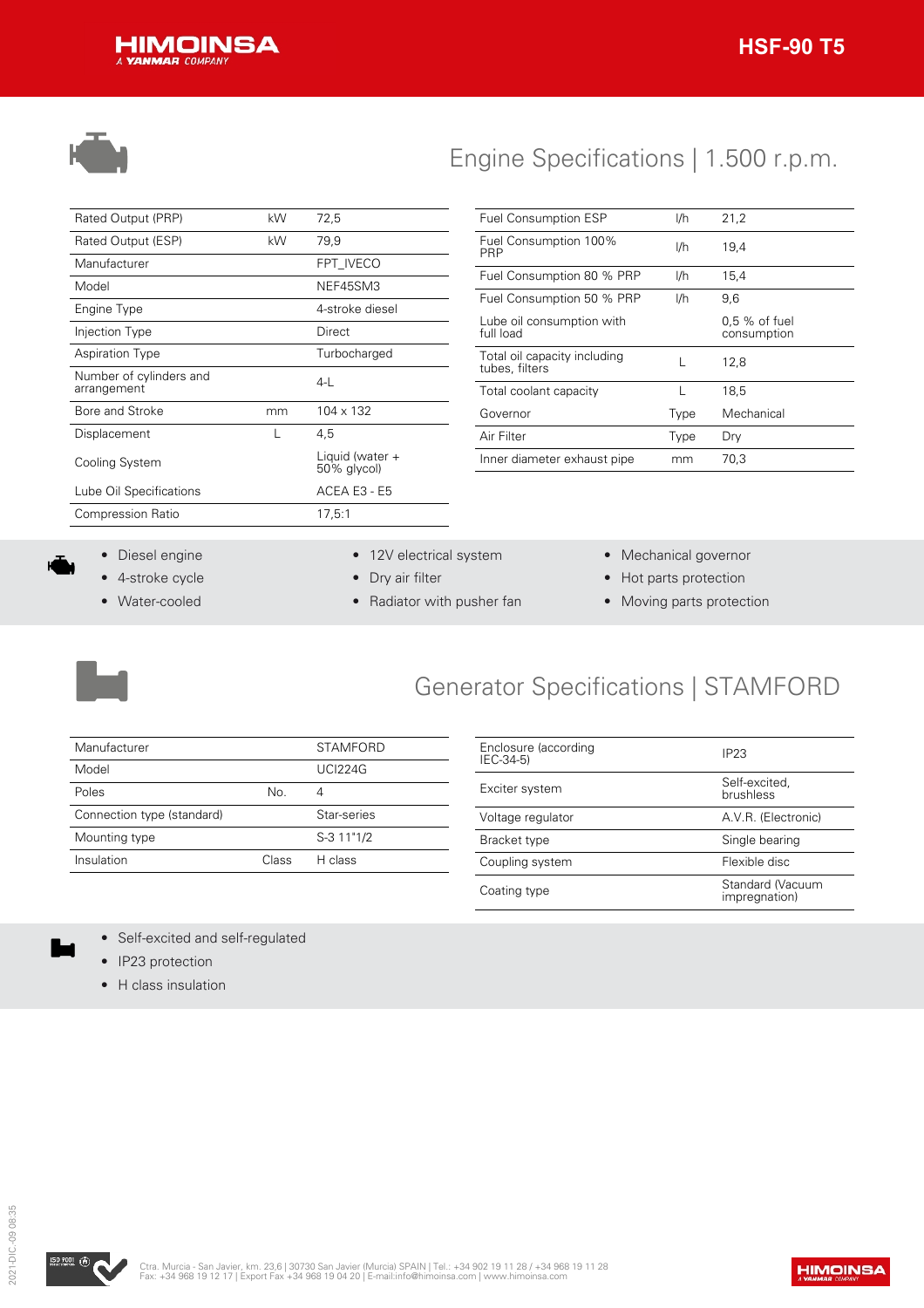

### **WEIGHT AND DIMENSIONS**

|                                             |                | <b>Standard Version</b> |
|---------------------------------------------|----------------|-------------------------|
| Length (L)                                  | mm             | 2.600                   |
| Height (H)                                  | mm             | 1.500                   |
| Width (W)                                   | mm             | 910                     |
| Maximum shipping volume                     | m <sup>3</sup> | 3,55                    |
| Weight with liquids in radiator<br>and sump | Kg             | 1195                    |
| Fuel tank capacity                          |                | 195                     |
| Autonomy                                    | Hours          | 13                      |
|                                             |                | Steel tank              |



### **SOUND PRESSURE**

| Sound pressure level                            | dB(A)@7m | $69 \pm 2.4$ |
|-------------------------------------------------|----------|--------------|
| Sound pressure level with<br>attenuation system | dB(A)@7m | $66 \pm 2.4$ |

### **APPLICATION DATA**

#### EXHAUST SYSTEM

| Maximum exhaust temperature     | ∘∩       | 516 |
|---------------------------------|----------|-----|
| Maximum allowed back pressure   | kPa      | b   |
| Heat dissipated by exhaust pipe | KCal/Kwh | 543 |

### STARTING SYSTEM

| Starting power           | kW  | З    |
|--------------------------|-----|------|
| Starting power           | СV  | 4.08 |
| Recommended battery      | Ah  | 100  |
| <b>Auxiliary Voltage</b> | Vdc | 12   |

### NECESSARY AMOUNT OF AIR

| Intake air flow         | m <sup>3</sup> /h | 273   |
|-------------------------|-------------------|-------|
| Cooling Air Flow        | m <sup>3</sup> /s | 2.2   |
| Alternator fan air flow | $m^3/s$           | 0.216 |

#### FUEL SYSTEM

| <b>Fuel Oil Specifications</b> | Diesel |
|--------------------------------|--------|
| Fuel Tank                      | 195    |



- Steel chassis
- Lower power cable outlet with aluminum cover
- Side auxiliary cable outlet with aluminum cover
- Modular tank and retention tray system. Allows easy removal and / or maintenance of the equipment
- Wide access to the engine compartment because of a removable door
- Fuel tank in retention tray
- Soundproofing with foam and polyurethane film
- 4 side lifting points
- Anti-vibration shock absorbers
- Fuel tank
- Fuel level gauge
- External emergency stop switch
- Bodywork made from high quality steel plate
- High mechanical strength

## Soundproofed version

- Epoxy polyester powder coating
- Full access for maintenance (water, oil and filters, no need to remove the canopy)
- Versatility to assemble a high capacity chassis with a metallic fuel tank
- IP Protection according to ISO 8528-13:2016
- Manual oil extraction pump (Opcional).
- Noise reduction kit (Opcional).
- Fuel transfer pump (Opcional).

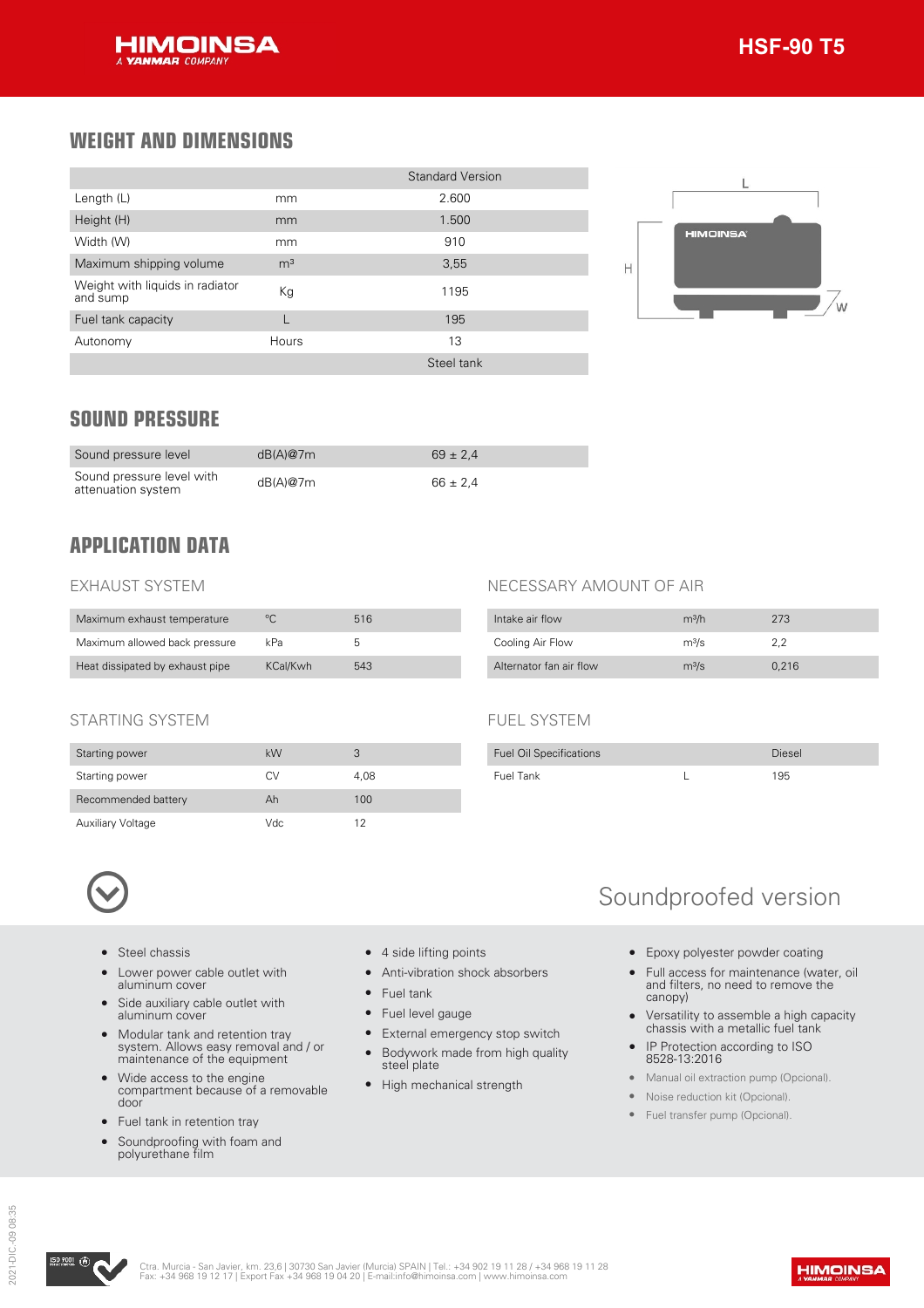



## *FEATURES OF THE CONTROL UNITS*

|              | Voltage between phases             | M7X       | CEM <sub>7</sub> | CEA <sub>7</sub> | CEC <sub>7</sub> | M7X+CEC7  |
|--------------|------------------------------------|-----------|------------------|------------------|------------------|-----------|
|              |                                    | $\bullet$ | $\bullet$        | $\bullet$        | $\bullet$        | $\bullet$ |
|              | Voltage between neutral and phase  | $\bullet$ | $\bullet$        | $\bullet$        | $\bullet$        | $\bullet$ |
|              | Current intensities                | $\bullet$ | $\bullet$        | $\bullet$        | $\bullet$        | $\bullet$ |
|              | Frequency                          | $\bullet$ | $\bullet$        | $\bullet$        | $\bullet$        | $\bullet$ |
|              | Apparent power (Kva)               | $\bullet$ | $\bullet$        | $\bullet$        | $\bullet$        | $\bullet$ |
|              | Active power (Kw)                  | $\bullet$ | $\bullet$        | $\bullet$        | $\bullet$        | $\bullet$ |
|              | Reactive power (kVAr)              | $\bullet$ | $\bullet$        | $\bullet$        | $\bullet$        | $\bullet$ |
| o            | Power factor                       | $\bullet$ | $\bullet$        | $\bullet$        | $\bullet$        | $\bullet$ |
|              | Voltage between phases             |           |                  | $\bullet$        | $\bullet$        | $\bullet$ |
|              | Voltage between phases and neutral |           |                  | $\bullet$        | $\bullet$        | $\bullet$ |
|              | Current intensities                |           |                  | $\bullet$        | $\bullet$        | $\bullet$ |
|              | Frequency                          |           |                  | $\bullet$        | $\bullet$        | $\bullet$ |
|              | Apparent power                     |           |                  | $\bullet$        |                  |           |
|              | Active power                       |           |                  | $\bullet$        |                  |           |
|              | Reactive power                     |           |                  | $\bullet$        |                  |           |
| Σ            | Power factor                       |           |                  | $\bullet$        |                  |           |
|              | Coolant temperature                | $\bullet$ | $\bullet$        | $\bullet$        |                  | $\bullet$ |
|              | Oil pressure                       | $\bullet$ | $\bullet$        | $\bullet$        |                  | $\bullet$ |
|              | Fuel level (%)                     | $\bullet$ | $\bullet$        | $\bullet$        |                  | $\bullet$ |
|              | Battery voltage                    | $\bullet$ | $\bullet$        | $\bullet$        |                  | $\bullet$ |
| ה            | R.P.M.                             | $\bullet$ | $\bullet$        | $\bullet$        |                  | $\bullet$ |
|              | Battery charge alternator voltage  | $\bullet$ | $\bullet$        | $\bullet$        |                  | $\bullet$ |
|              | High water temperature             | $\bullet$ | $\bullet$        | $\bullet$        |                  | $\bullet$ |
|              | High water temperature by sensor   | $\bullet$ | $\bullet$        | $\bullet$        |                  | $\bullet$ |
|              | Low water temperature by sensor    | $\bullet$ | $\bullet$        | $\bullet$        |                  | $\bullet$ |
|              | Low oil pressure                   | $\bullet$ | $\bullet$        | $\bullet$        |                  | $\bullet$ |
|              | Low oil pressure by sensor         | $\bullet$ | $\bullet$        | $\bullet$        |                  | $\bullet$ |
|              | Low water level                    | $\bullet$ | $\bullet$        | $\bullet$        |                  | $\bullet$ |
|              | Unexpected shutdown                | $\bullet$ | $\bullet$        | $\bullet$        |                  | $\bullet$ |
|              | Fuel storage                       | $\bullet$ | $\bullet$        | $\bullet$        |                  | $\bullet$ |
|              | Fuel storage by sensor             | $\bullet$ | $\bullet$        | $\bullet$        |                  | $\bullet$ |
|              | Stop failure                       | $\bullet$ | $\bullet$        | $\bullet$        |                  | $\bullet$ |
|              | Battery voltage failure            |           |                  |                  |                  |           |
|              | Battery charge alternator failure  | $\bullet$ | $\bullet$        | $\bullet$        |                  | $\bullet$ |
| tection      | Overspeed                          | $\bullet$ | $\bullet$        | $\bullet$        |                  | $\bullet$ |
| o<br>ò       | Underspeed                         | $\bullet$ | $\bullet$        | $\bullet$        |                  | $\bullet$ |
|              | Start failure                      | $\bullet$ | $\bullet$        | $\bullet$        |                  | $\bullet$ |
| Ξ<br>ិ<br>ចំ | Emergency stop                     | $\bullet$ | $\bullet$        | $\bullet$        | $\bullet$        | $\bullet$ |

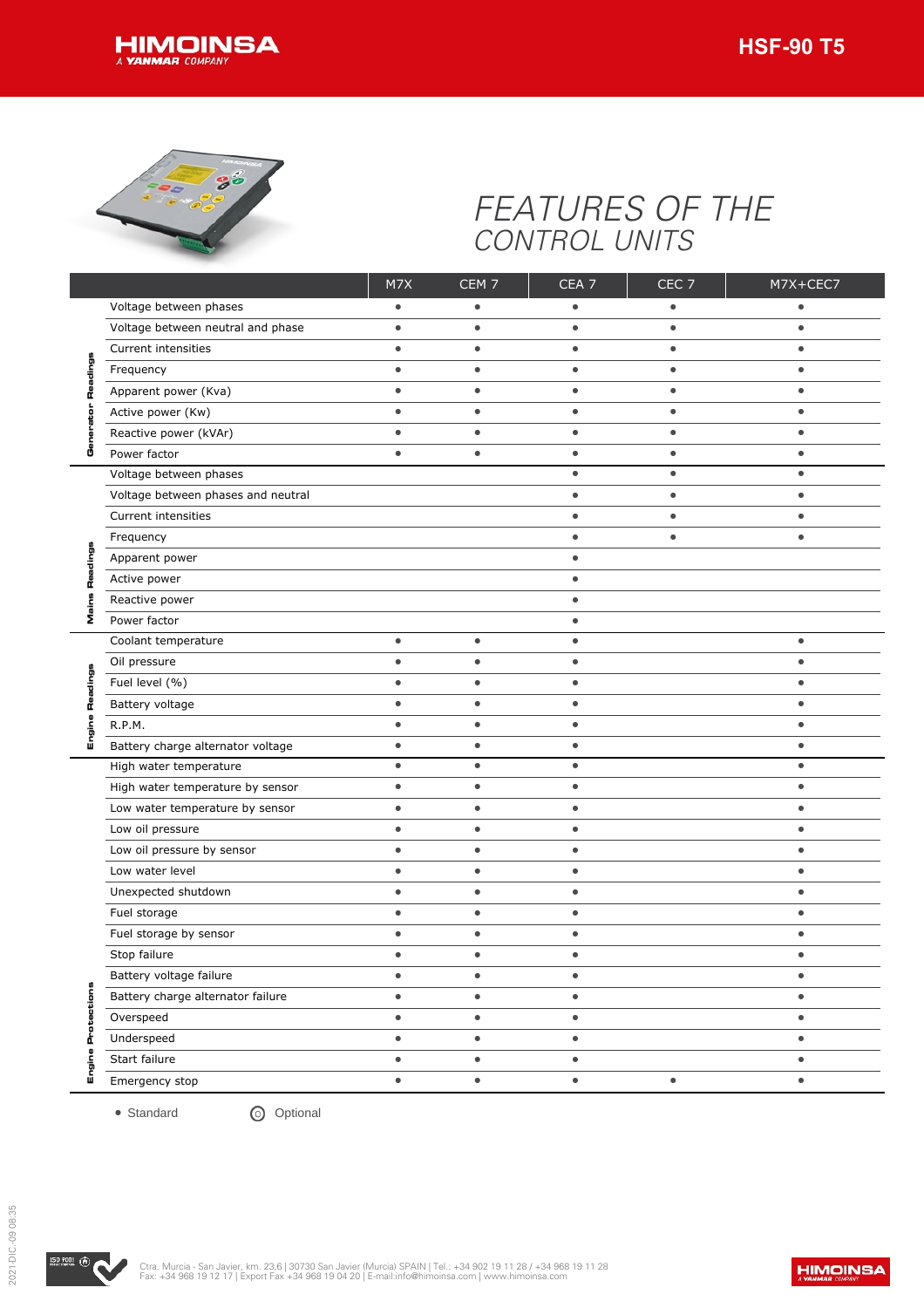

|    |                                     | M7X           | CEM <sub>7</sub>                     | CEA <sub>7</sub>                     | CEC <sub>7</sub>                     | M7X+CEC7       |
|----|-------------------------------------|---------------|--------------------------------------|--------------------------------------|--------------------------------------|----------------|
|    | High frequency                      | $\bullet$     | $\bullet$                            | $\bullet$                            | $\bullet$                            | $\bullet$      |
|    | Low frequency                       | $\bullet$     | $\bullet$                            | $\bullet$                            | $\bullet$                            | $\bullet$      |
|    | High voltage                        | $\bullet$     | $\bullet$                            | $\bullet$                            | $\bullet$                            | $\bullet$      |
|    | Low voltage                         | $\bullet$     | $\bullet$                            | $\bullet$                            | $\bullet$                            | $\bullet$      |
| o  | Short-circuit                       | $\bullet$     | $\bullet$                            | $\bullet$                            |                                      | $\bullet$      |
|    | Asymmetry between phases            | $\bullet$     | $\bullet$                            | $\bullet$                            | $\bullet$                            | $\bullet$      |
| Q  | Incorrect phase sequence            | $\bullet$     | $\bullet$                            | $\bullet$                            | $\bullet$                            | $\bullet$      |
|    | Inverse power                       | $\bullet$     | $\bullet$                            | $\bullet$                            |                                      | $\bullet$      |
|    | Overload                            | $\bullet$     | $\bullet$                            | $\bullet$                            |                                      | $\bullet$      |
| ⋖  | Genset signal drop                  | $\bullet$     | $\bullet$                            | $\bullet$                            | $\bullet$                            | $\bullet$      |
|    | Total hour counter                  | $\bullet$     | $\bullet$                            | $\bullet$                            | $\bullet$                            | $\bullet$      |
|    | Partial hour counter                | $\bullet$     | $\bullet$                            | $\bullet$                            | $\bullet$                            | $\bullet$      |
|    | Kilowatt meter                      | $\bullet$     | $\bullet$                            | $\bullet$                            | $\bullet$                            | $\bullet$      |
|    | Starts valid counters               | $\bullet$     | $\bullet$                            | $\bullet$                            | $\bullet$                            | $\bullet$      |
|    | Starts failure counters             | $\bullet$     | $\bullet$                            | $\bullet$                            | $\bullet$                            | $\bullet$      |
| Ü  | Maintenance                         | $\bullet$     | $\bullet$                            | $\bullet$                            | $\bullet$                            | $\bullet$      |
|    | <b>RS232</b>                        |               | $\circledcirc$                       | $\circledcirc$                       | $\circledcirc$                       | $^\circledR$   |
|    | <b>RS485</b>                        |               | $\circledcirc$                       | $\circledcirc$                       | $\circledcirc$                       | $\circledcirc$ |
|    | Modbus IP                           |               | $\circledcirc$                       | $\circledcirc$                       | $\circledcirc$                       | $^{\circ}$     |
|    | Modbus                              |               | $\circledcirc$                       | $\circledcirc$                       | $\circledcirc$                       | $\circledcirc$ |
|    | <b>CCLAN</b>                        |               | $\circledcirc$                       | $^\circledR$                         |                                      |                |
|    | Software for PC                     |               | $\circledcirc$                       | $\circledcirc$                       | $\circledcirc$                       | $\circledcirc$ |
|    | Analogue modem                      |               | $\circledcirc$                       | $^{\circ}$                           | $\circledcirc$                       | $\circledcirc$ |
|    | GSM/GPRS modem                      |               | $\circledcirc$                       | $\circledcirc$                       | $\circledcirc$                       | $\circledcirc$ |
|    | Remote screen                       |               | $\circledcirc$                       | $\circledcirc$                       |                                      |                |
|    | Tele signal                         |               | $\circled{0}$ (8 + 4)                | $\circled{0}$ (8 + 4)                |                                      |                |
| ů  | J1939                               | <b>O</b> M7XJ | $\circledcirc$                       | $\circledcirc$                       |                                      | <b>INTXJ</b>   |
|    | Alarm history                       | (100)         | $\bullet$                            | $\bullet$                            | $\bullet$                            | $\bullet$      |
|    | External start                      | $\bullet$     | $(10) / ($ opc. $+100)$<br>$\bullet$ | $(10) / ($ opc. $+100)$<br>$\bullet$ | $(10) / ($ opc. $+100)$<br>$\bullet$ | $\bullet$      |
|    | Start inhibition                    | $\bullet$     | $\bullet$                            | $\bullet$                            | $\bullet$                            | $\bullet$      |
|    | Mains failure start                 |               |                                      | $\bullet$                            | $\bullet$                            | $\bullet$      |
|    | Start under normative EJP           | $\bullet$     | $\bullet$                            | $\bullet$                            |                                      | $\bullet$      |
|    |                                     |               |                                      |                                      |                                      |                |
|    |                                     |               |                                      |                                      |                                      |                |
|    | Pre-heating engine control          |               | $\bullet$                            | $\bullet$                            |                                      | ٠              |
|    | Genset contactor activation         | $\bullet$     | $\bullet$                            | ٠                                    | $\bullet$                            | $\bullet$      |
|    | Mains & Genset contactor activation |               |                                      | $\bullet$                            | $\bullet$                            | $\bullet$      |
|    | Fuel transfer control               | $\bullet$     | $\bullet$                            | $\bullet$                            |                                      | $\bullet$      |
|    | Engine temperature control          | $\bullet$     | $\bullet$                            | $\bullet$                            |                                      | $\bullet$      |
|    | Manual override                     | $\bullet$     | $\bullet$                            | $\bullet$                            |                                      | $\bullet$      |
|    | Programmable alarms                 | $\bullet$     | $\bullet$                            | $\bullet$                            |                                      | $\bullet$      |
|    | Genset start function in test mode  | $\bullet$     | $\bullet$                            | $\bullet$                            | $\bullet$                            | $\bullet$      |
|    | Programmable outputs                | $\bullet$     | $\bullet$                            | $\bullet$                            |                                      | $\bullet$      |
|    | Multilingual                        |               | $\bullet$                            | $\bullet$                            | $\bullet$                            | ٠              |
|    | <b>GPS Positioning</b>              |               | $\circledcirc$                       | $^\circledR$                         |                                      |                |
|    | Synchronisation                     |               | $\circledcirc$                       | $\circledcirc$                       |                                      |                |
| 뀸  | Mains synchronization               |               | $\circledcirc$                       | $\circledcirc$                       |                                      |                |
| ш  | Second Zero elimination             |               | $\circledcirc$                       | $\circledcirc$                       |                                      |                |
| o  | RAM7                                |               | $\circledcirc$                       | $\circledcirc$                       |                                      |                |
| U) | Remote screen                       |               | $^\circledR$                         | $\circledcirc$                       |                                      |                |